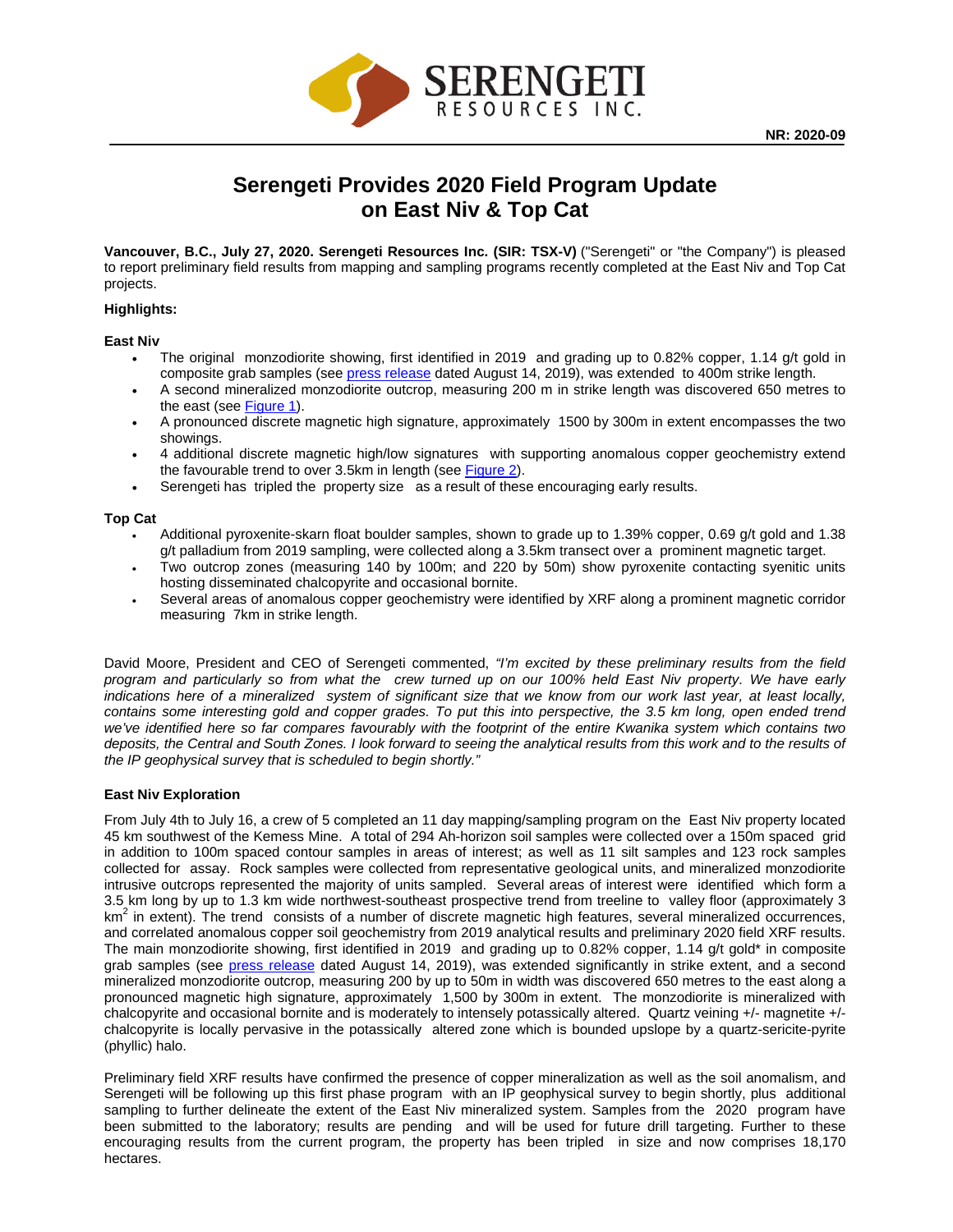# **Top Cat Exploration**

# *Nova Zone*

From June 16 to June 29, a crew of 6 carried out a 14 day mapping/sampling program over the Nova zone at Top Cat in order to follow up on results from the 2019 field program including the identification of additional "pyroxenite skarn" boulders identified in 2019 found to host up to 1.39% copper, 0.69 g/t gold, 6.45 g/t silver and 1.38 g/t palladium in a float boulder (see [press release](https://serengetiresources.com/site/assets/files/2796/2020-01-19_nr_sir_sxb8g110ao.pdf) dated January 19, 2020). A total of 393 Ah samples were taken over a 200m spaced grid in addition to 53 stream sediment samples and 90 rock samples. Most rock samples were selected from boulder float where bedrock is interpreted to be close to surface, and represent primarily strongly altered pyroxenite and alkaline intrusives of the Duckling and Thane Creek suites. Several areas of anomalous copper geochemistry were identified by XRF near the interpreted contact between pyroxenite and felsic intrusive units along a prominent magnetic corridor measuring some 7km in strike length. In Nova cirque (toward the northwest along the magnetic trend) actinolite-biotite altered pyroxenite is intruded by syenitic intrusives showing quartz-sericite-pyrite (phyllic) to K-feldspar (potassic) alteration hosting disseminated chalcopyrite. Preliminary field XRF results have confirmed the presence of copper mineralization, and Serengeti is currently following up this first phase program with an IP survey. Analytical results from the 2020 sampling program are pending release from the laboratory and will be used for future drill targeting.

## *Cat Mountain Zone*

Cat Mountain is an advanced gold-copper prospect which has seen over 10,000 metres of historical drilling, intercepting grades of 1.15 g/t gold and 0.15% copper over 95.4 metres in DDH CAT-94-01 (see related [press release,](https://serengetiresources.com/site/assets/files/2796/2020-01-19_nr_sir_sxb8g110ao.pdf) dated January 19, 2020). Serengeti completed a data compilation and 3D modelling exercise on Cat Mountain, the results of which suggest that drilling intercepts remain open to the northwest and have identified a potential offset to the southeast. See [Figure 3](https://serengetiresources.com/site/assets/files/2791/tct_cat_ddh-mag_plan_20200114_markup.jpg) for Cat Mountain targets. Exploration at Top Cat is continuing with the completion of IP surveys over the Nova and Cat Mountain zones which arecurrently underway.

#### **Kwanika Resource and Exploration Drilling Program**

The Company will put out in the near future, a detailed update on its flagship Kwanika Copper Gold project outlining the 2020 exploration and drilling program. The drill program is slated to begin in early August and IP surveying totalling 15 line km was recently completed over three target areas on the Kwanika claim block to help define drilling targets.

#### *Qualified person*

The field and analytical programs described herein were supervised by Serengeti Resources staff and the technical information in this news release has been prepared in accordance with Canadian regulatory requirements as set out in National Instrument 43-101, and reviewed by the company's qualified person, David W. Moore, P.Geo., President and CEO of Serengeti Resources, who has supervised the preparation of, and approved, the scientific and technical information in the news release.

\*Grab sample grades are by nature selective and not necessarily an indication of the overall grade of a mineralized zone

ON BEHALF OF THE BOARD

**David W. Moore**, P. Geo. President, CEO and Director

## **About Serengeti Resources Inc.**

Serengeti is a mineral exploration company managed by an experienced team of professionals with a solid track record of exploration success. The Company is currently advancing its majority-owned, advanced Kwanika copper-gold project and exploring its extensive portfolio of properties in north-central British Columbia. A number of these other projects are available for option or joint venture and additional information can be found on the Company's website at [www.serengetiresources.com.](http://www.serengetiresources.com/)

#### *Cautionary Statement*

This document contains "forward-looking statements" within the meaning of applicable Canadian securities regulations. All statements other than statements of historical fact herein, including, without limitation, statements regarding exploration plans and other future plans and objectives, are forward-looking statements that involve various risks and uncertainties. There can be no assurance that such statements will prove to be accurate and future events and actual results could differ materially from those anticipated in such statements. Important factors that could cause actual results to differ materially from our expectations as well as a comprehensive list of risk factors are disclosed in the Company's documents filed from time to time via SEDAR with the Canadian regulatory agencies to whose policies we are bound. Forward-looking statements are based on the estimates and opinions of management on the date the statements are made, and we do not undertake any obligation to update forward-looking statements should conditions or our estimates change, other than as required by law and readers are further advised not to place undue reliance on forward-looking statements.

Neither the TSX Venture Exchange nor its Regulation Services Provider accepts responsibility for the adequacy or accuracy of this